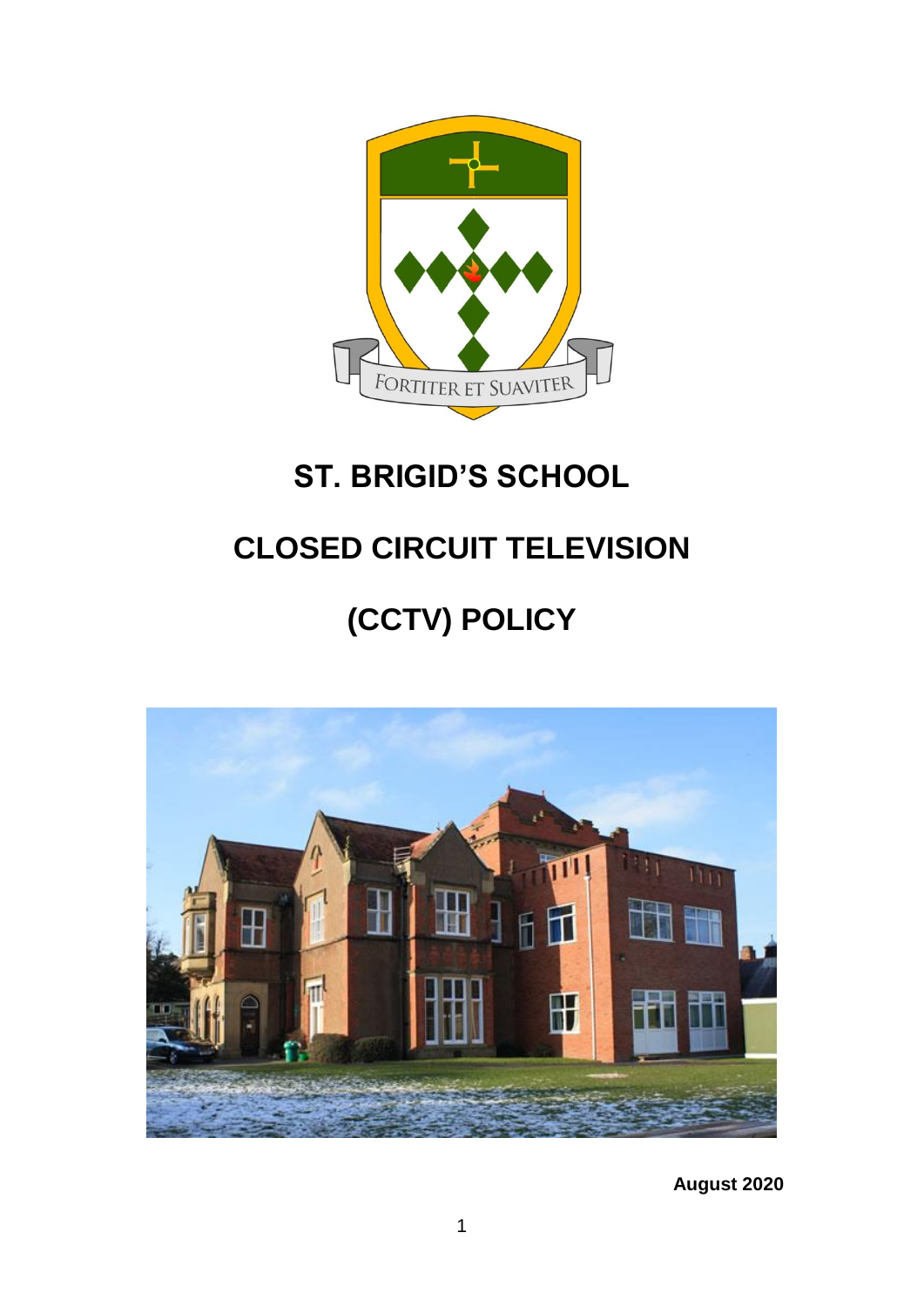## 1. **INTRODUCTION**

- 1.1. The purpose of this Policy is to regulate the management, operation and use of the CCTV system (Closed Circuit Television) at St. Brigid's School, hereafter referred to as 'the school'.
- 1.2. The system comprises of eight fixed cameras located in and around the school site. All cameras are monitored from IT office, within the main school building, and images are only available to selected senior staff.
- 1.3. This Policy follows Data Protection Act guidelines.
- 1.4. The School Policy will be subject to review bi-annually to include consultation as appropriate with interested parties.

## 2. **OBJECTIVES OF THE CCTV SYSTEM**

- 2.1. To protect pupils, staff, governors and visitors.
- 2.2. To increase personal safety and reduce the fear of crime.
- 2.3. To protect the school buildings and assets.
- 2.4. Without prejudice, to protect the personal property of pupils, staff, governors and visitors.
- 2.5. To support the police in preventing and detecting crime.
- 2.6. To assist in identifying, apprehending and prosecuting offenders.
- 2.7. To assist in managing the school.

## 3. **STATEMENT OF INTENT**

- 3.1. The CCTV system will seek to comply with the requirements both of the Data Protection Act and the Commissioner's Code of Practice.
- 3.2. The school will treat the system, all information, documents and recordings (both those obtained and those subsequently used) as data protected under the Act.
- 3.3. Cameras will be used to monitor activities within the school and its grounds to identify criminal activity actually occurring, anticipated, or perceived. It will be used for the purpose of securing the safety and wellbeing of the pupils, staff, governors and school together with its visitors.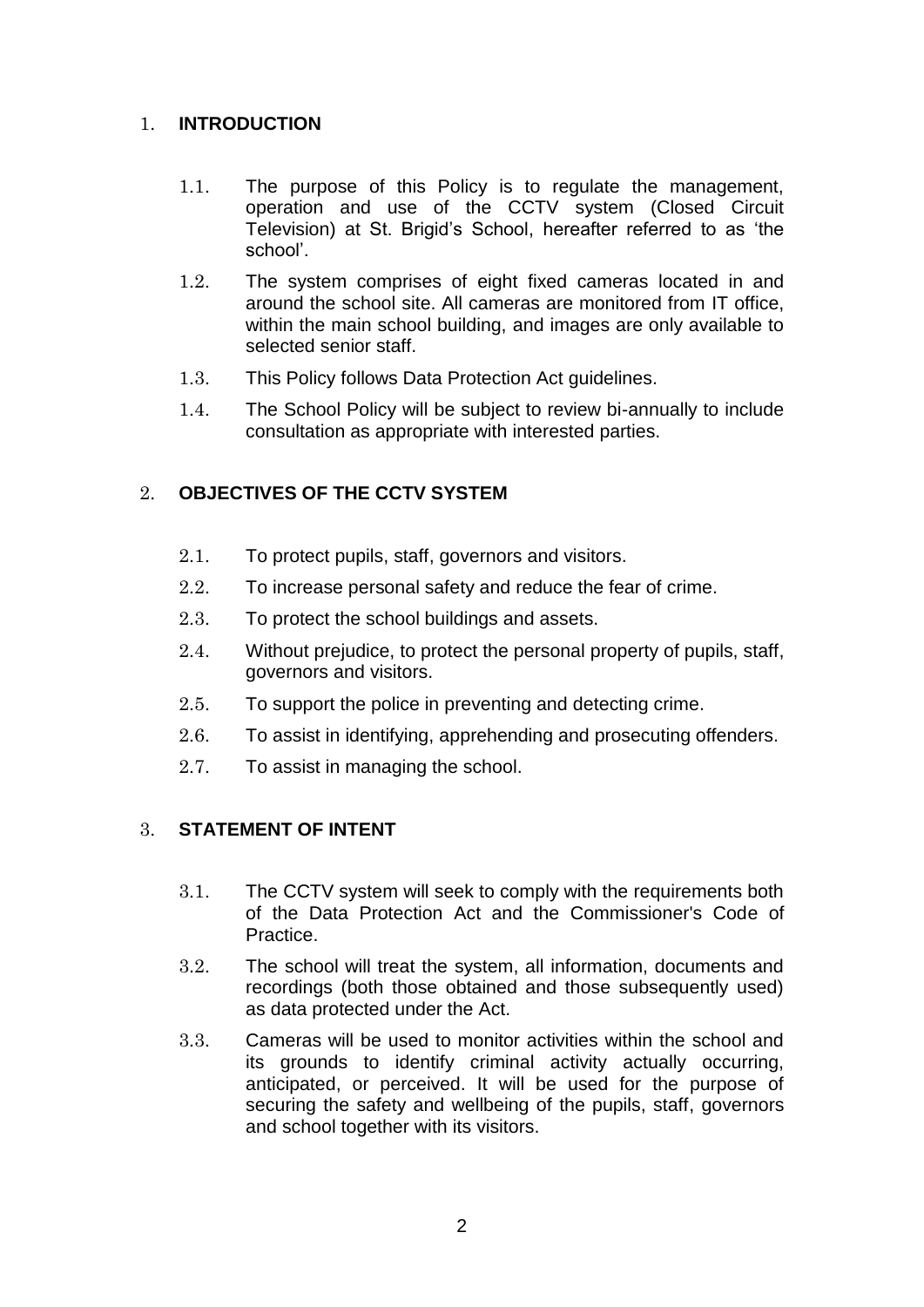- 3.3.1. The system has been designed to deny observation on adjacent private homes, gardens and other areas of private property.
- 3.4. Materials or knowledge secured as a result of CCTV will not be used for any commercial purpose.
	- 3.4.1. Images will only be released to the media for use in the investigation of a specific crime with the written authority of the police.
	- 3.4.2. Images will never be released to the media for purposes of entertainment.
- 3.5. The planning and design has endeavoured to ensure that the system will give maximum effectiveness and efficiency but it is not possible to guarantee that the system will cover or detect every single incident taking place in the areas of coverage.
- 3.6. Warning signs, as required by the Code of Practice of the Information Commissioner will be clearly visible on the site.

### 4. **SYSTEM MANAGEMENT**

- 4.1. The system will be administered and managed by the Business and Finance Manager who will act as the Data Controller, in accordance with the principles and objectives expressed in the policy.
- 4.2. The day-to-day management will be the responsibility of both the principal and the Facilities Support Officer who will act as the System Manager.
- 4.3. The system and the data collected will only be available to the Data Controller, the Headteacher and the System Manager.
- 4.4. The CCTV system will be operated 24 hours each day, every day of the year.
- 4.5. The System Manager will check and confirm the efficiency of the system daily and in particular that the equipment is properly recording and that cameras are functional.
- 4.6. Unless an immediate response to events is required, cameras will not be directed at an individual, their property or a specific group of individuals, without authorisation in accordance with the Regulation of Investigatory Power Act 2000.
- 4.7. The System Manager must satisfy themselves of the identity of any person wishing to view images or access the system and the legitimacy of the request. Where any doubt exists access will be refused.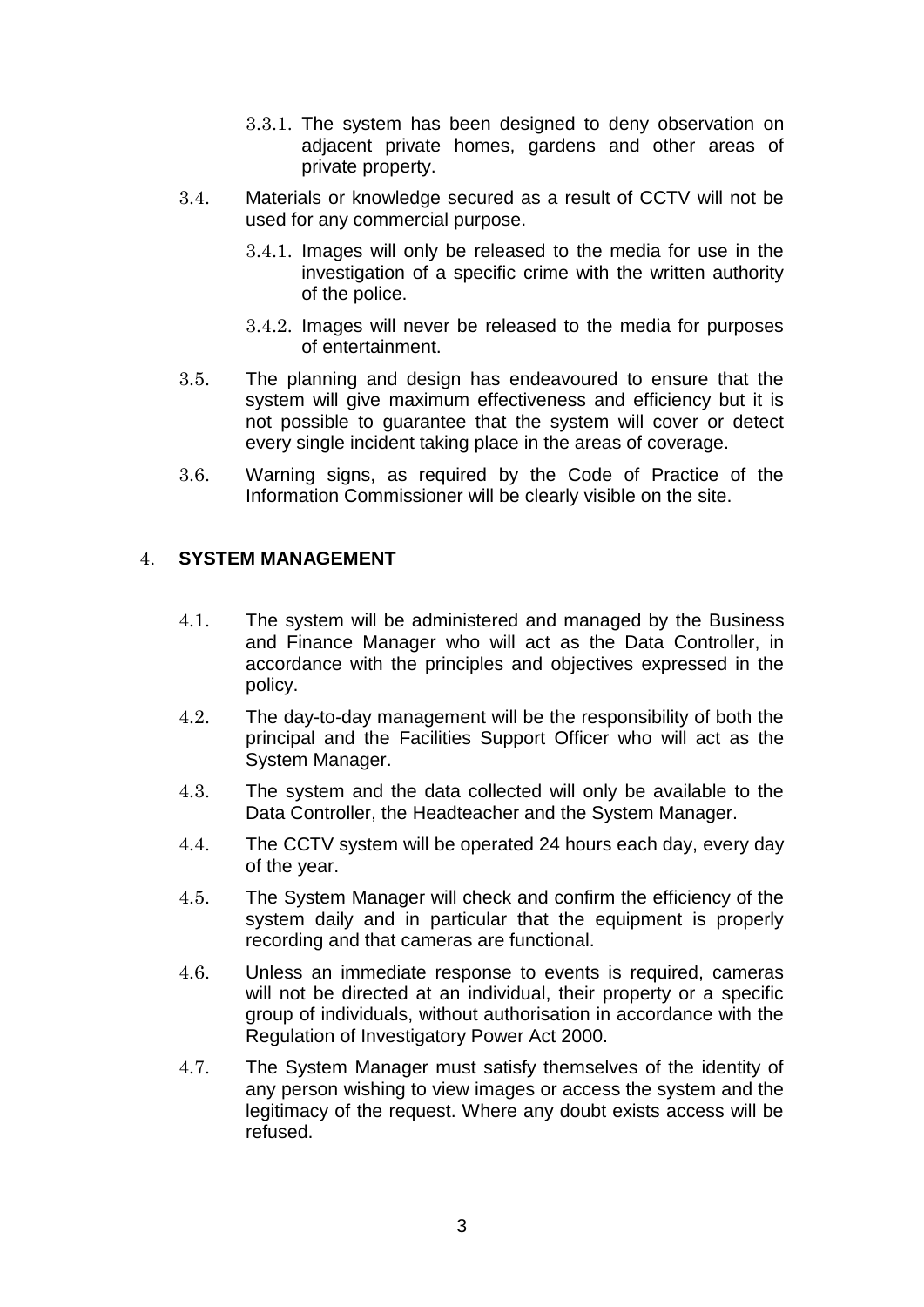- 4.8. Details of **ALL** visits and visitors will be recorded in the system log book including time/data of access and details of images viewed.
- 4.9. Any visit may be immediately curtailed if prevailing operational requirements make this necessary.

### 5. **LIAISON**

5.1. Liaison meetings may be held with all bodies involved in the support of the system.

## 6. **DOWNLOAD MEDIA PROCEDURES**

- 6.1. In order to maintain and preserve the integrity of the data (and to ensure their admissibility in any legal proceedings) any download media used to record events from the hard drive must be prepared in accordance with the following procedures: -
	- 6.1.1. Each download media must be identified by a unique mark.
	- 6.1.2. Before use, each download media must be cleaned of any previous recording.
	- 6.1.3. The System Manager will register the date and time of download media insertion, including its reference.
	- 6.1.4. Download media required for evidential purposes must be sealed, witnessed and signed by the System Manager, then dated and stored in a separate secure evidence store. If a download media is not copied for the police before it is sealed, a copy may be made at a later date providing that it is then resealed, witnessed and signed by the System Manager, then dated and returned to the evidence store.
	- 6.1.5. If download media is archived the reference must be noted.
- 6.2. Images may be viewed by the police for the prevention and detection of crime.
- 6.3. A record will be maintained of the release of any download media to the police or other authorised applicants.
- 6.4. Viewing of images by the police must be recorded in writing.
- 6.5. Should images be required as evidence, a copy may be released to the police under the procedures described in this policy. Images will only be released to the police on the clear understanding that the download media (and any images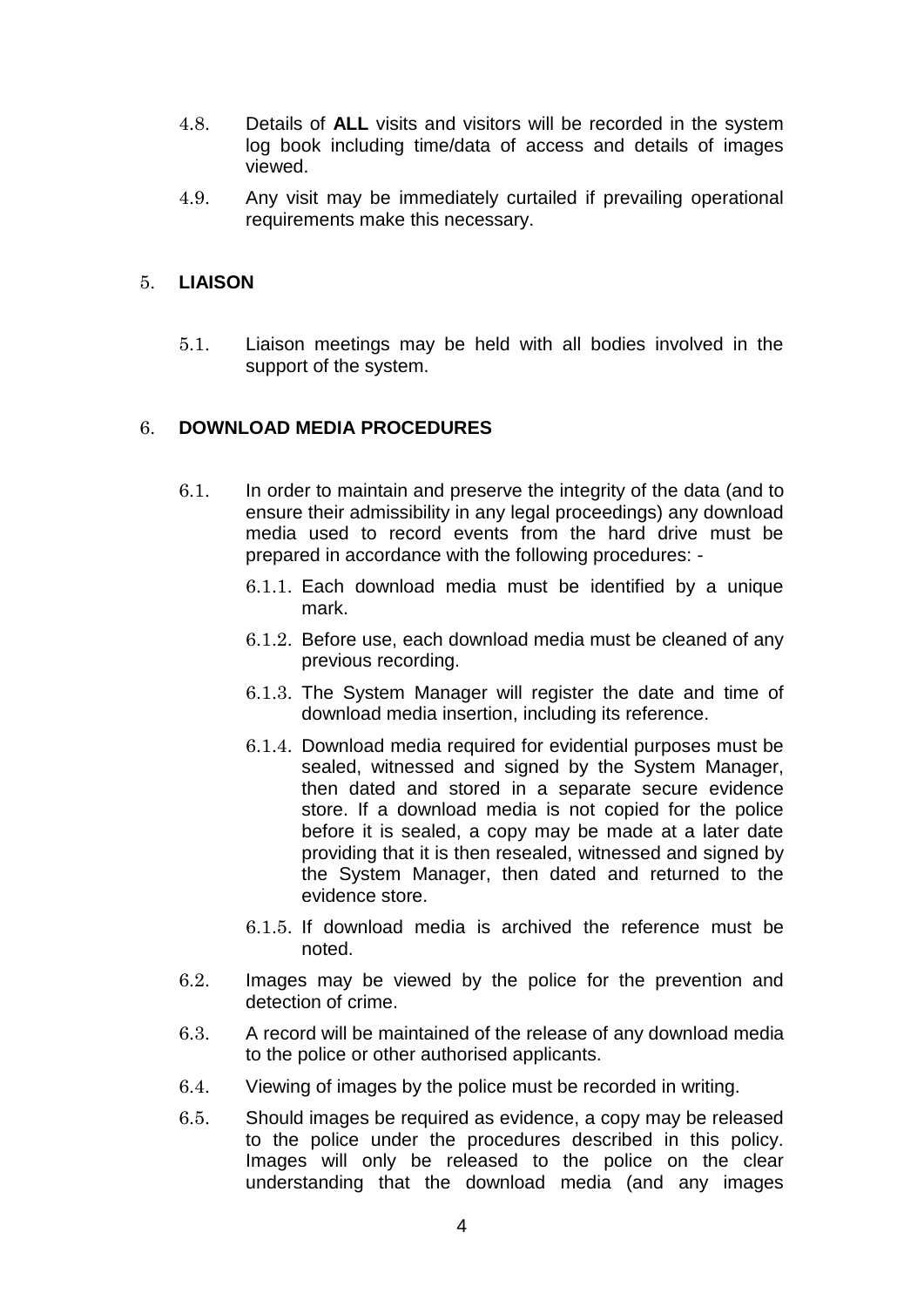contained thereon) remains the property of the school, and download media (and any images contained thereon) are to be treated in accordance with Data Protection legislation. The school also retains the right to refuse permission for the police to pass the downloaded media (and any images contained thereon) to any other person. On occasions when a Court requires the release of a downloaded media this will be produced from the secure evidence store, complete in its sealed bag.

- 6.6. The police may require the school to retain the downloaded media for possible use as evidence in the future. Such downloaded media will be properly indexed and securely stored until they are needed by the police.
- 6.7. Applications received from outside bodies (e.g. solicitors) to view or release images will be referred to the Boards, Legal department.

## 7. **ASSESSMENT OF THE SYSTEM AND CODE OF PRACTICE**

7.1. Performance monitoring, including random operating checks, may be carried out by the Principal or the Data Controller.

## 8. **BREACHES OF THE CODE (including breaches in security)**

- 8.1. Any breach of this policy by school staff will be initially investigated by the Headteacher (or appointed senior member of staff to this role), in order for them to take the appropriate disciplinary action.
- 8.2. Any information security breaches will be dealt with in accordance with the 'Information Security Breach Procedure', as published on the school's website.

### 9. **COMPLAINTS**

- 9.1. Any complaints about the school's CCTV system should be in writing, and addressed to the Headteacher or, where the complaint is about the Headteacher, to the Chair of Governors.
- 9.2. Complaints will be investigated in accordance with this policy. Please, also, refer to school's Complaints Policy, as published on the school's website.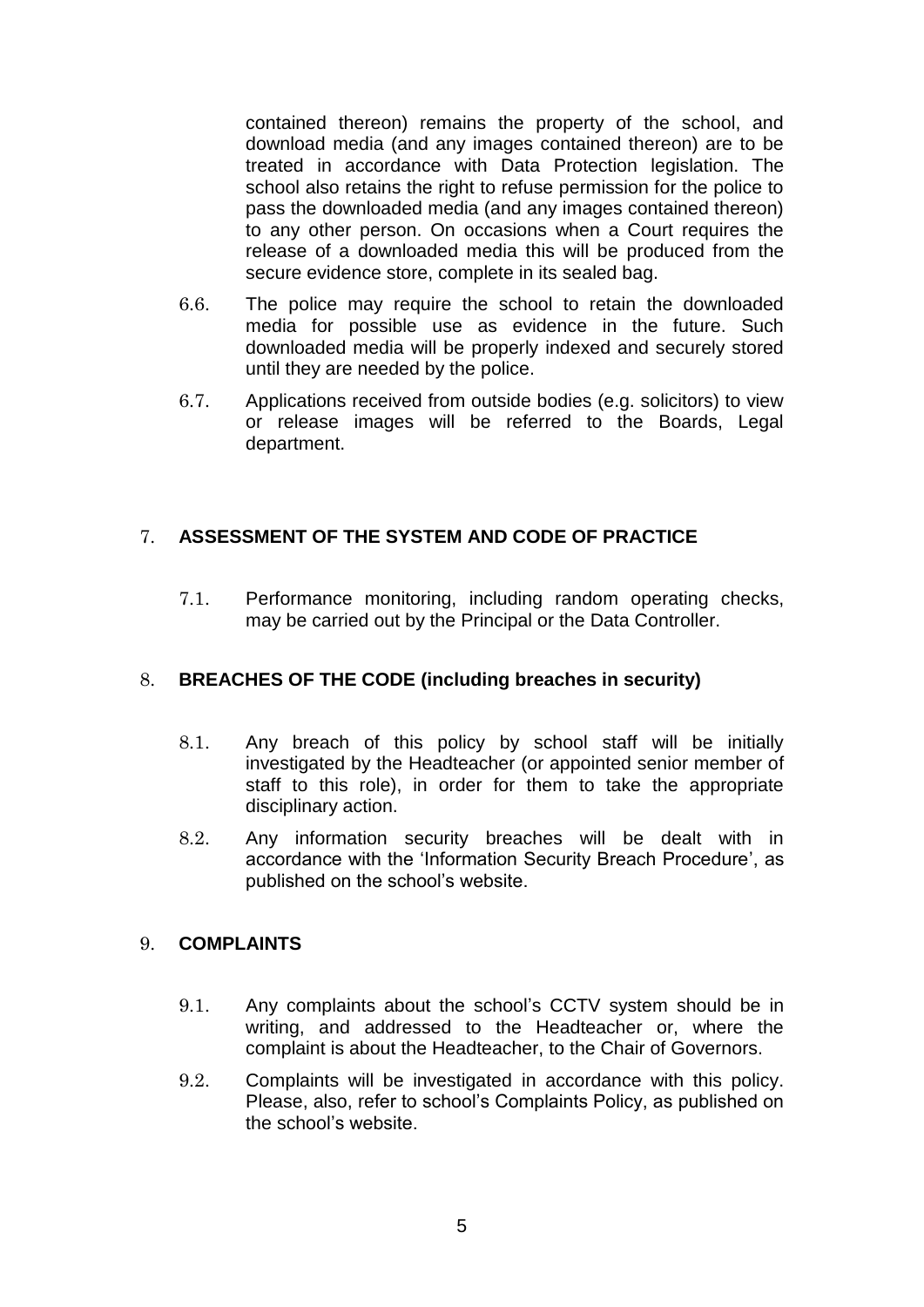## 10. **ACCESS BY THE DATA SUBJECT**

- 10.1. The Data Protection Act provides Data Subjects (individuals to whom "personal data" relate) with a right to data held about themselves, including those obtained by CCTV.
- 10.2. 'Subject Access Requests' should be made in writing, with the appropriate ID, to the Headteacher and the School reserves the right to charge a fee of £10 in accordance with the Act. Digital recordings will be kept for a maximum of 28 days, unless specific incidents have been recorded to disk for investigation.

### 11. **PUBLIC INFORMATION**

11.1. Copies of this policy will be available to the public from the school office and will be published on the school's website.

#### 12. **SUMMARY OF KEY POINTS**

- 12.1. This Policy will be reviewed every two years.
- 12.2. The CCTV system is owned and operated by St. Brigid's School.
- 12.3. The CCTV system and images are not available to visitors except under circumstances as outlined in this policy.
- 12.4. Liaison meetings may be held with the police and other bodies if required.
- 12.5. Downloaded media will be used properly indexed, stored and destroyed after appropriate use, in accordance with the Data Protection Act.
- 12.6. Images may only be viewed by authorised School staff and the police.
- 12.7. Downloaded media required as evidence will be properly recorded witnessed and packaged before copies are released to the police.
- 12.8. Downloaded media will not be made available to the media for commercial or entertainment purposes.